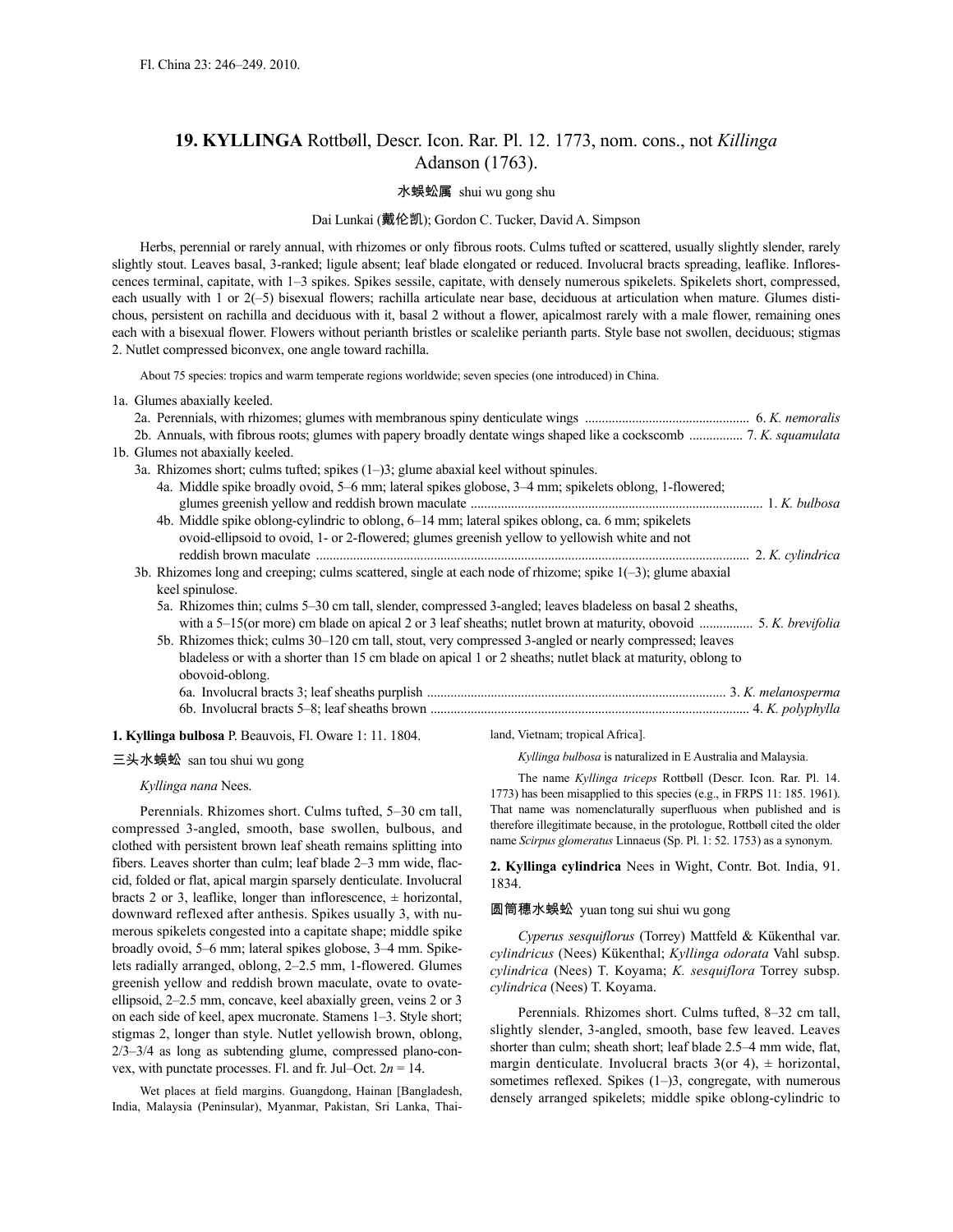oblong,  $6-14 \times 4-6$  mm; lateral spikes oblong, ca. 6 mm. Spikelets ovoid-ellipsoid to ovoid, ca. 2.2 mm, slightly turgid, 1- or 2-flowered. Glumes greenish yellow to yellowish white, broadly ovate, ca. 2 mm, concave, veins several, keel not spinulose, apex mucronate. Stamens 2; anthers broadly linear. Style of medium length; stigmas 2. Nutlet at first yellow but dark brown when mature, ellipsoid to obovoid-ellipsoid, compressed biconvex, with punctate processes. Fl. and fr. May–Jul.

Wet places along trails, river margins, ditch margins; near sea level to 2000 m. Fujian, Guangdong, NE Guizhou, SE Jiangxi, Taiwan, S Yunnan [Bhutan, India, Indonesia, Japan (Ryukyu Islands), Nepal, Papua New Guinea, Philippines, Sri Lanka, Thailand, Vietnam; tropical Africa, Madagascar].

**3. Kyllinga melanosperma** Nees in Wight, Contr. Bot. India, 91. 1834.

#### 黑籽水蜈蚣 hei zi shui wu gong

## *Cyperus melanospermus* (Nees) J. V. Suringar.

Perennials. Rhizomes thick, long creeping, internodes short, clothed with brown scales, with 1 culm at each node. Culms distant, 30–120 cm tall, very compressed 3-angled to nearly compressed, smooth, base bulbous, clothed with long leaf sheaths. Leaf sheath brown, cylindric, margin scarious, mouth obliquely truncate, apex mucronate, apical 1 or 2 with a blade; leaf blade ca. 5 cm  $\times$  3–5 mm or shorter, flat, apical margin denticulate. Involucral bracts 3, leaflike, spreading to downward reflexed. Spike 1, ovoid, oblong-ovoid, or subglobose,  $6-12 \times 6-8$  mm, with numerous densely arranged spikelets. Spikelets narrowly ellipsoid-ovoid, ca. 3 mm, 1- or 2-flowered. Glumes straw-colored with rusty brown striae, ovate-lanceolate, ca. 3 mm, 5–7-veined, keel  $\pm$  spinulose, apex mucronate. Stamens 3; anthers shortly linear; connective prominent beyond anthers. Style long; stigmas 2, shorter than style. Nutlet yellowish white at first but black when mature, oblong to obovoidoblong, ca. 1/2 as long as subtending glume, plano-convex, with dense punctate processes, apex mucronate. Fl. and fr. Apr–Sep.

Wet places along trails, water margins, sandy areas; below 100– 1000 m. Guangdong, S Guangxi, Hainan, Yunnan [India, Indonesia, Malaysia, Papua New Guinea, Philippines, Sri Lanka, Thailand, Vietnam; Africa, NE Australia, Madagascar].

#### **4. Kyllinga polyphylla** Kunth, Enum. Pl. 2: 134. 1837.

#### 水蜈蚣 shui wu gong

*Cyperus aromaticus* (Ridley) Mattfeld & Kükenthal; *Kyllinga aromatica* Ridley; *K. erecta* Schumacher var. *polyphylla* (Kunth) Hooper.

Perennials. Rhizomes thick, horizontally long creeping, internodes short, clothed with brown to purple or blackish scales, with 1 culm at each node. Culms scattered, 25–90 cm tall, 3angled, smooth, base bulbous, clothed with long leaf sheaths. Leaf sheath purplish, cylindric, margin scarious, mouth obliquely truncate, apex subacute, apical 1 or 2 with a blade; leaf blade  $3-5(-15)$  cm  $\times$  2–6 mm or shorter, flat, apical margin denticulate. Involucral bracts 5–8, leaflike, longest to 15 cm,  $\pm$ horizontal to slightly reflexed. Spikes 1–3, hemispheric to subglobose,  $6-12 \times 6-8$  mm; lateral spikes much smaller, with numerous densely arranged spikelets. Spikelets narrowly ellipsoid-ovoid, ca. 3 mm, 1- or 2-flowered. Glumes straw-colored with rusty brown striae, ovate-lanceolate, 3–4 mm, 5–7-veined, midvein  $\pm$  spinulose, apex mucronate. Stamens 3; anthers shortly linear; connective prominent beyond anthers. Style long; stigmas 2, shorter than style. Nutlet yellowish white at first but black when mature, oblong to obovoid-oblong, ca. 1/2 as long as subtending glume, plano-convex, densely puncticulate, apex apiculate. Fl. and fr. Jul–Oct.

Naturalized in moist or brackish sandy areas; below 300 m. Hong Kong, Taiwan [native to tropical Africa, Indian Ocean islands, and Madagascar].

*Kyllinga polyphylla* is also naturalized in tropical America, Asia, Australia, and Pacific islands.

**5. Kyllinga brevifolia** Rottbøll, Descr. Icon. Rar. Pl. 13. 1773.

## 短叶水蜈蚣 duan ye shui wu gong

Perennials. Rhizomes slender, long creeping, clothed with brown, membranous scales, internodes 1–2.5 cm, with 1 culm at each node. Culms serially arranged, sometimes also laxly tufted, 2–30 cm tall, compressed 3-angled, smooth, base not swollen, with 4 or 5 leaf sheaths. Leaves shorter to slightly longer than culm; sheaths brown, mouth obliquely truncate, apex acuminate, basal 2 bladeless, apical 2 or 3 with a blade; leaf blade 5–15 cm  $\times$  2–4 mm, flaccid, flat, midvein and apical margin spinulose. Involucral bracts 3, leaflike, longest erect to oblique or horizontal. Spike 1(–3), globose to ovoid-globose, 5–  $11 \times 4$ –10 mm, with numerous densely arranged spikelets. Spikelets narrowly oblong-ovoid to narrowly ovoid, ca.  $3 \times 1$ mm, compressed, 1- or 2-flowered. Glumes white and rusty brown maculate or rarely straw-colored, ovate, 2.8–3 mm, keel spinulose or not, veins 2 or 3 on each side of keel, apex with a strict or recurved mucro or not mucronate. Stamens 1–3; anthers linear, ca. 0.7 mm. Style long; stigmas 2, less than 1/2 as long as style. Nutlet obovoid-oblong, 1–1.5 mm, biconvex, densely punctate. Fl. and fr. May–Oct.

Under shrubs or forests, grasslands, swamps, meadows, mountain slopes, valleys, wet places along trails, ditch margins, shallow water, river margins, wet places at seashores, paddy field margins; near sea level to 2800 m. Anhui, Chongqing, Fujian, Gansu, Guangdong, Guangxi, Guizhou, Hainan, Hebei, Heilongjiang, Henan, Hubei, Hunan, Jiangsu, Jiangxi, Jilin, Liaoning, Shaanxi, Shandong, Shanxi, Sichuan, Taiwan, Xisha Qundao, S and SE Xizang, Yunnan, Zhejiang [Afghanistan, Bangladesh, Bhutan, India, Indonesia, Japan, Korea, Laos, Malaysia, Myanmar, Nepal, Pakistan, Papua New Guinea, Philippines, Russia (Far East), Sri Lanka, Thailand, Vietnam; tropical Africa, Atlantic Ocean islands, Australia, Central, North, and South America, Indian Ocean islands, Madagascar, Pacific islands].

*Kyllinga brevifolia* var. *yunnanensis* E. G. Camus (Notul. Syst. (Paris) 1: 239. 1910) could not be treated here because no material was seen by the present authors.

- 1a. Culms 2–6 cm tall; spike 4–6 mm wide, with several to 20 or more spikelets; spikelets 1- or 2-flowered ........................ 5c. var. *stellulata*
- 1b. Culms 5–30 cm tall; spike 4.5–10 mm wide, with numerous spikelets; spikelets 1-flowered.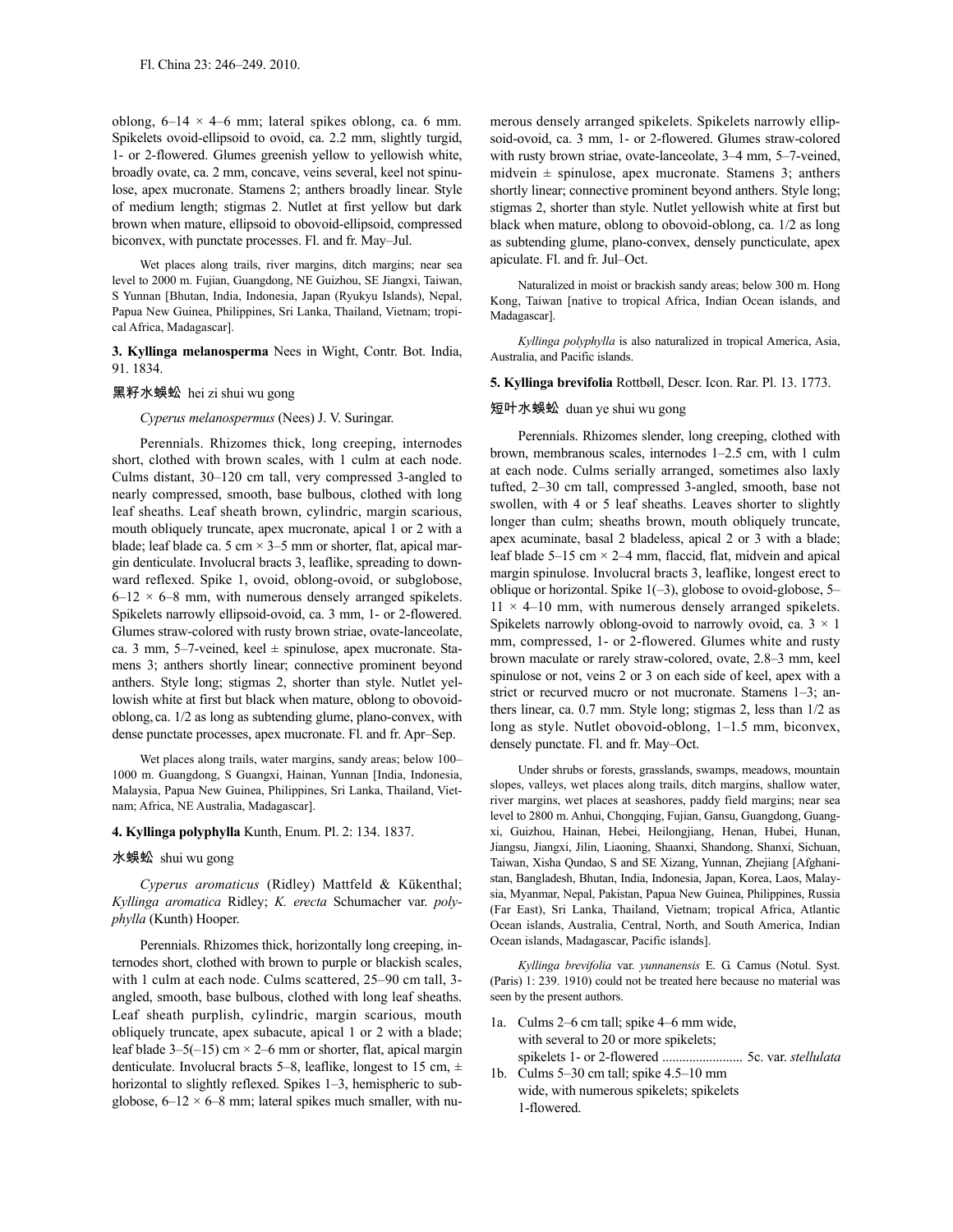| 2a. Keel of glumes spinulose, apex                     |
|--------------------------------------------------------|
| recurved mucronate; longest                            |
| involucral bract erect to oblique  5a. var. brevifolia |
| 2b. Keel of glumes not spinulose, apex                 |

without a mucro or sometimes with a strict mucro; longest involucral bract oblique to horizontal ................ 5b. var. *leiolepis*

## **5a. Kyllinga brevifolia** var. **brevifolia**

### 短叶水蜈蚣(原变种) duan ye shui wu gong (yuan bian zhong)

*Cyperus brevifolius* (Rottbøll) Endlicher ex Hasskarl.

Culms 5–30 cm tall. Longest involucral bract erect to oblique. Spike  $5-11 \times 4.5-10$  mm, with numerous spikelets. Spikelets 1-flowered. Glumes with a spinulose keel, apex recurved mucronate. Fl. and fr. May–Oct.  $2n = 18$ .

Under shrubs or forests, grasslands, swamps, meadows, mountain slopes, valleys, wet places along trails, ditch margins, shallow water, river margins, paddy field margins; 100–2800 m. Anhui, Chongqing, Fujian, S Gansu, Guangdong, Guangxi, Guizhou, Hainan, Heilongjiang Henan, Hubei, Hunan, Jiangsu, Jiangxi, Jilin, Liaoning, Shaanxi, Shandong, Sichuan, Taiwan, Xisha Qundao, S and SE Xizang, Yunnan, Zhejiang [Afghanistan, Bangladesh, Bhutan, India, Indonesia, Japan, Korea, Laos, Malaysia, Myanmar, Nepal, Pakistan, Papua New Guinea, Philippines, Sri Lanka, Thailand, Vietnam; tropical Africa, Atlantic Ocean islands, Australia, Central, North, and South America, Indian Ocean islands, Madagascar, Pacific islands].

**5b. Kyllinga brevifolia** var. **leiolepis** (Franchet & Savatier) H. Hara, J. Jap. Bot. 14: 339. 1938.

## 无刺鳞水蜈蚣 wu ci lin shui wu gong

*Kyllinga monocephala* Rottbøll var. *leiolepis* Franchet & Savatier, Enum. Pl. Jap. 2: 108. 1877; *Cyperus brevifolius* var. *gracillimus* (Miquel) Kükenthal; *K. brevifolia* var. *leiocarpa* Kitagawa; *K. gracillima* Miquel; *K. monocephala* var. *leiocarpa* Kitagawa.

Longest involucral bract oblique to horizontal. Spikelets slightly broad and turgid. Glumes not spinulose on keel, apex without a mucro or sometimes with a strict mucro. Fl. and fr. May–Oct.

Along trails, grassland slopes, river margins, shallow water, wet places at seashores, paddy field margins; near sea level to 1200 m. Anhui, Fujian, Gansu, Hebei, Henan, Hubei, Jiangsu, Jilin, Liaoning, Shaanxi, Shandong, Shanxi, NW Yunnan, Zhejiang [Japan, Korea, Nepal, Russia (Far East)].

Naturalized in E North America, this variety has a more northerly distribution than the others and has been treated as a species, *Kyllinga gracillima*, in some floras (e.g., Fl. N. Amer. 23: 193–194. 2002).

**5c. Kyllinga brevifolia** var. **stellulata** (J. V. Suringar) Ohwi, Bot. Mag. (Tokyo) 56: 199. 1942.

## 小星穗水蜈蚣 xiao xing sui shui wu gong

*Cyperus brevifolius* var. *stellulatus* J. V. Suringar, Cyperus, 48. 1898; *Kyllinga intermedia* R. Brown.

Culms 2–6 cm tall. Spike globose, 4–6 mm wide, with several to 20 or more spikelets. Spikelets laxly arranged, radially spreading, usually 1- or 2-flowered. Glumes not spinulose on keel. Fl. and fr. Jun–Jul.

Valleys; 1900–2700 m. NW Yunnan [S India, Indonesia, Papua New Guinea, Philippines].

*Kyllinga brevifolia* f. *pumila* (J. V. Suringar) Tang & F. T. Wang (Fl. Reipubl. Popularis Sin. 11: 188. 1961; *Cyperus brevifolius* f. *pumila* J. V. Suringar, Geslacht Cyperus Mal. Archipel. 48. 1898) is similar to *K. brevifolia* var. *stellulata*, but the two taxa have not been provisionally combined here because the type of f. *pumila* has not been seen.

**6. Kyllinga nemoralis** (J. R. Forster & G. Forster) Dandy ex Hutchinson & Dalziel, Fl. W. Trop. Afr. 2: 487. 1936.

### 单穗水蜈蚣 dan sui shui wu gong

*Thryocephalon nemorale* J. R. Forster & G. Forster, Char. Gen. Pl. 65. 1775.

Perennials. Rhizomes long creeping.Culms distant or laxly tufted, 10–40 cm tall, slender, compressed triquetrous, base not swollen. Leaves usually shorter than culm; sheath brown or purplish brown maculate, short, basalmost bladeless; leaf blade 2.5–4.5 mm wide, flat, flaccid, margin laxly dentate. Involucral bracts 3 or 4, leaflike, much longer than inflorescence. Spike 1(-3), ovoid to globose,  $5-9 \times 5-7$  mm, with numerous spikelets. Spikelets subobovoid to narrowly ovoid-oblong, 2.5–3.5  $\times$ ca. 1.5 mm, compressed, 1-flowered. Glumes pale to strawcolored and rusty brown maculate, boat-shaped, 2.5–3.5 mm, keel wings narrow at basal part and  $\pm$  broad from middle to apex, veins 3 or 4 on each side of keel, margin spinulose, apex slightly recurved mucronate. Stamens 3. Style long; stigmas 2. Nutlet brown, oblong to obovoid-oblong, ca. 1/2 as long as subtending glume, compressed plano-convex, densely puncticulate, apex shortly mucronate. Fl. and fr. May–Aug. 2*n* = 18.

Under shrubs or forests, meadows, swamps in valleys, mountain slopes, wet places along trails, field margins, river margins, ditch margins; 100–1400 m. Guangdong, Guangxi, Hainan, Hunan, Taiwan, Yunnan [Bhutan, Cambodia, India, Indonesia, Japan, Kashmir, Laos, Malaysia, Myanmar, Nepal, Pakistan, Papua New Guinea, Philippines, Sri Lanka, Thailand, Vietnam; tropical Africa, NE Australia, Indian Ocean islands, Madagascar, Pacific islands].

*Kyllinga nemoralis* is naturalized in tropical America.

**7. Kyllinga squamulata** Vahl, Enum. Pl. 2: 381. 1805.

## 冠鳞水蜈蚣 guan lin shui wu gong

*Cyperus metzii* (Hochstetter ex Steudel) Mattfeld & Kükenthal; *Kyllinga metzii* Hochstetter ex Steudel; *K. squamulosa* Kunth.

Annuals. Roots fibrous. Culms densely tufted, 2–20 cm tall, slender, compressed triquetrous, smooth, base not swollen. Leaves equaling or slightly shorter than culm; sheath brownish purple, basal 1 or 2 bladeless; leaf blade 2–3 mm wide, flaccid. Involucral bracts 3 or 4, leaflike, much longer than inflorescence, spreading to downward reflexed, base usually broadening. Spike  $1(-3)$ , subglobose, 6–9 mm in diam., with many spikelets. Spikelets densely congested, broadly ovoid, 2.5–3  $\times$ 1.5–2 mm, compressed, 1-flowered. Glumes pale to strawcolored and sometimes rusty brown maculate, boat-shaped, 2.5–3 mm, keel green, winged, with 6–10 slightly broad teeth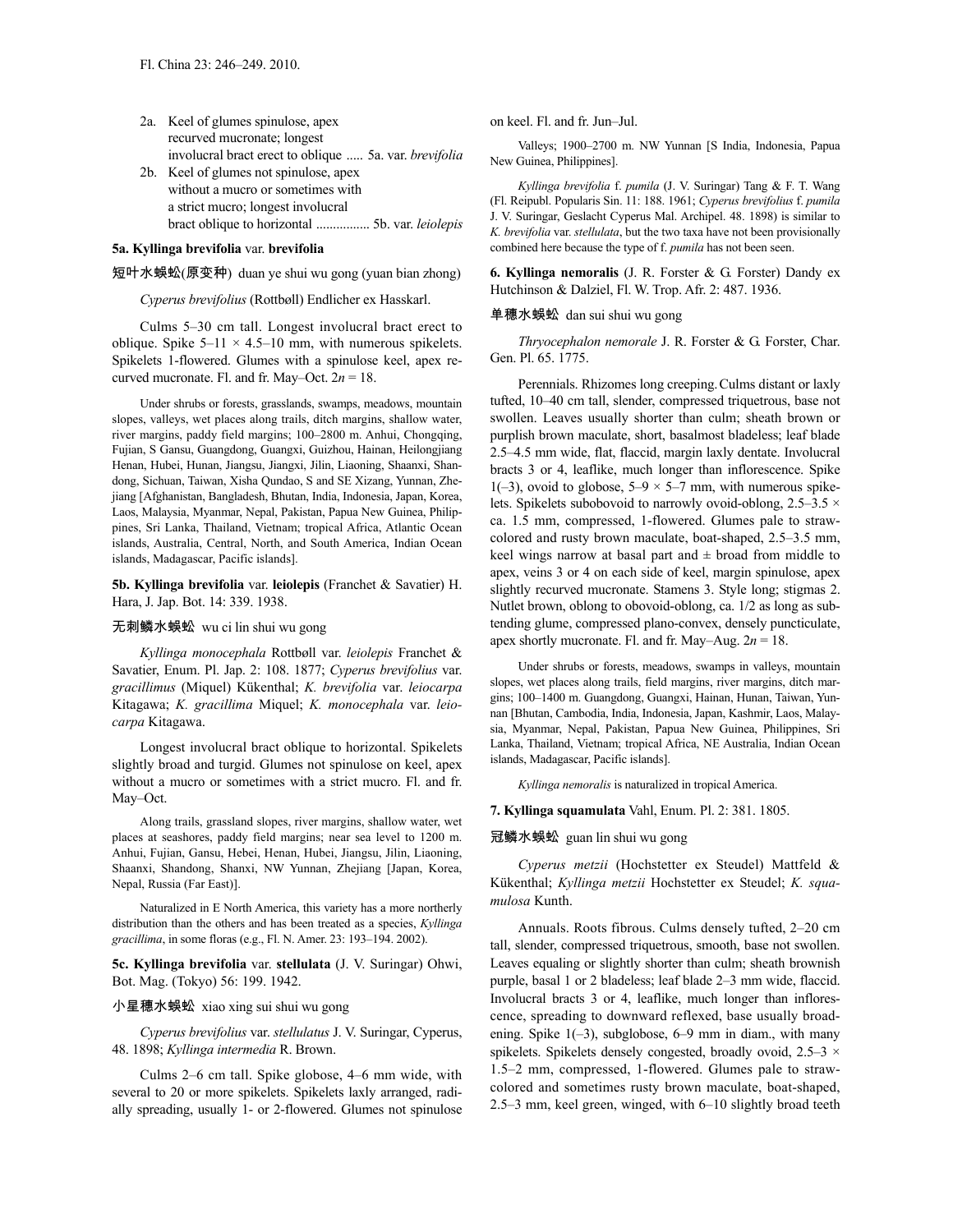Fl. China 23: 246–249. 2010.

shaped like a cockscomb on apical ca. 2/3 of margin, and 1–3 spinelike trichomes at apex of teeth, apex with a strict mucro. Stamens 1 or 2; anthers oblong. Style of medium length; stigmas 2. Nutlet at first yellow but dark brown when mature, ellipsoid, ca. 2/3 as long as subtending glume, compressed, with dense punctate processes. Fl. and fr. Aug–Oct. 2*n* = 14.

Wet grasslands, forests in valleys; 2300–3000 m. SW Sichuan, Yunnan [Bhutan, India, Nepal, Pakistan, Vietnam; tropical Africa, NE Australia, Madagascar].

*Kyllinga squamulata* is naturalized in SE North America and the Caribbean.